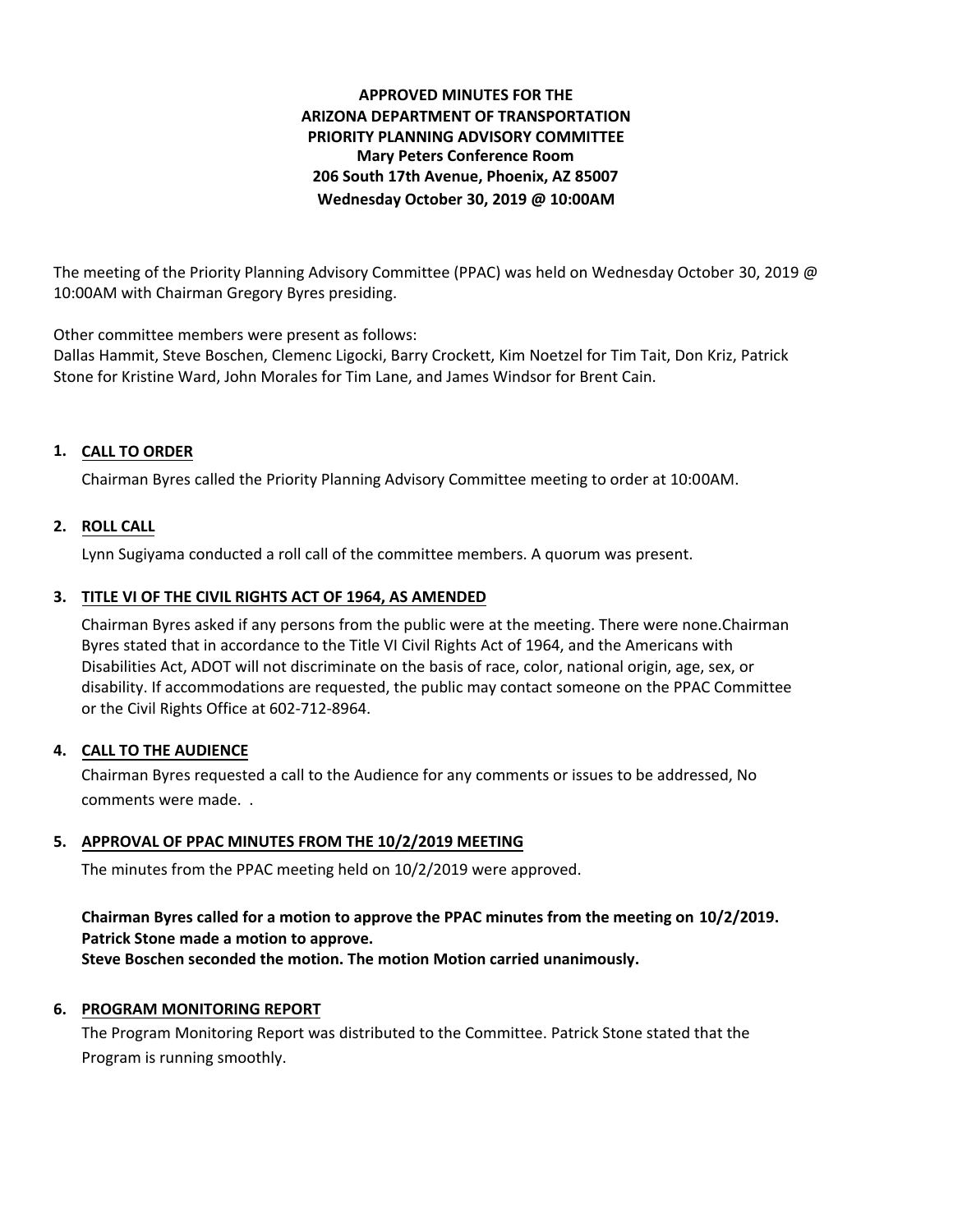### 2019-2024 TRANSPORTATION FACILITIES CONSTRUCTION: DISCUSSION AND POSSIBLE ACTION ON PROGRAM & PROJECT MODIFICATIONS

| $7-1$ | Route & MP:                | Statewide                                      |
|-------|----------------------------|------------------------------------------------|
|       | <b>Project Name:</b>       | Statewide Stormwater Protection Support - FY20 |
|       | <b>Type of Work:</b>       | <b>Regulatory Compliance</b>                   |
|       | County:                    | Statewide                                      |
|       | District:                  |                                                |
|       | Schedule:                  |                                                |
|       | Project:                   | M714401X TIP#: 101565                          |
|       | <b>Project Manager:</b>    | Eileen Dunn (E2295)                            |
|       | <b>Program Amount:</b>     | \$0                                            |
|       | <b>New Program Amount:</b> | \$490,000                                      |
|       | <b>Requested Action:</b>   | Establish new project                          |

**Item 7-1 was presented by: Eileen Dunn Chairman called for a motion to approve Item 7-1. Dallas Hammit made the motion to approve. Steve Boschen seconded the motion. Motion carried unanimously**

| $7 - 2$ | Route & MP:                | I-40 @ MP 123                     |
|---------|----------------------------|-----------------------------------|
|         | <b>Project Name:</b>       | E SELIGMAN TI OP, EB/WB           |
|         | <b>Type of Work:</b>       | <b>Bridge Deck Rehabilitation</b> |
|         | County:                    | Yavapai                           |
|         | District:                  | <b>Northwest</b>                  |
|         | Schedule:                  | FY 2020                           |
|         | Project:                   | F016101C TIP#: 8374               |
|         | <b>Project Manager:</b>    | Jeffrey Davidson                  |
|         | <b>Program Amount:</b>     | \$4,500,000                       |
|         | <b>New Program Amount:</b> | \$0                               |
|         | <b>Requested Action:</b>   | Defer Project                     |

**Item 7-2 was presented by: Jeffrey Davidson Chairman called for a motion to approve Item 7-2. Dallas Hammit made the motion to approve. Barry Crockett seconded the motion. Motion carried unanimously**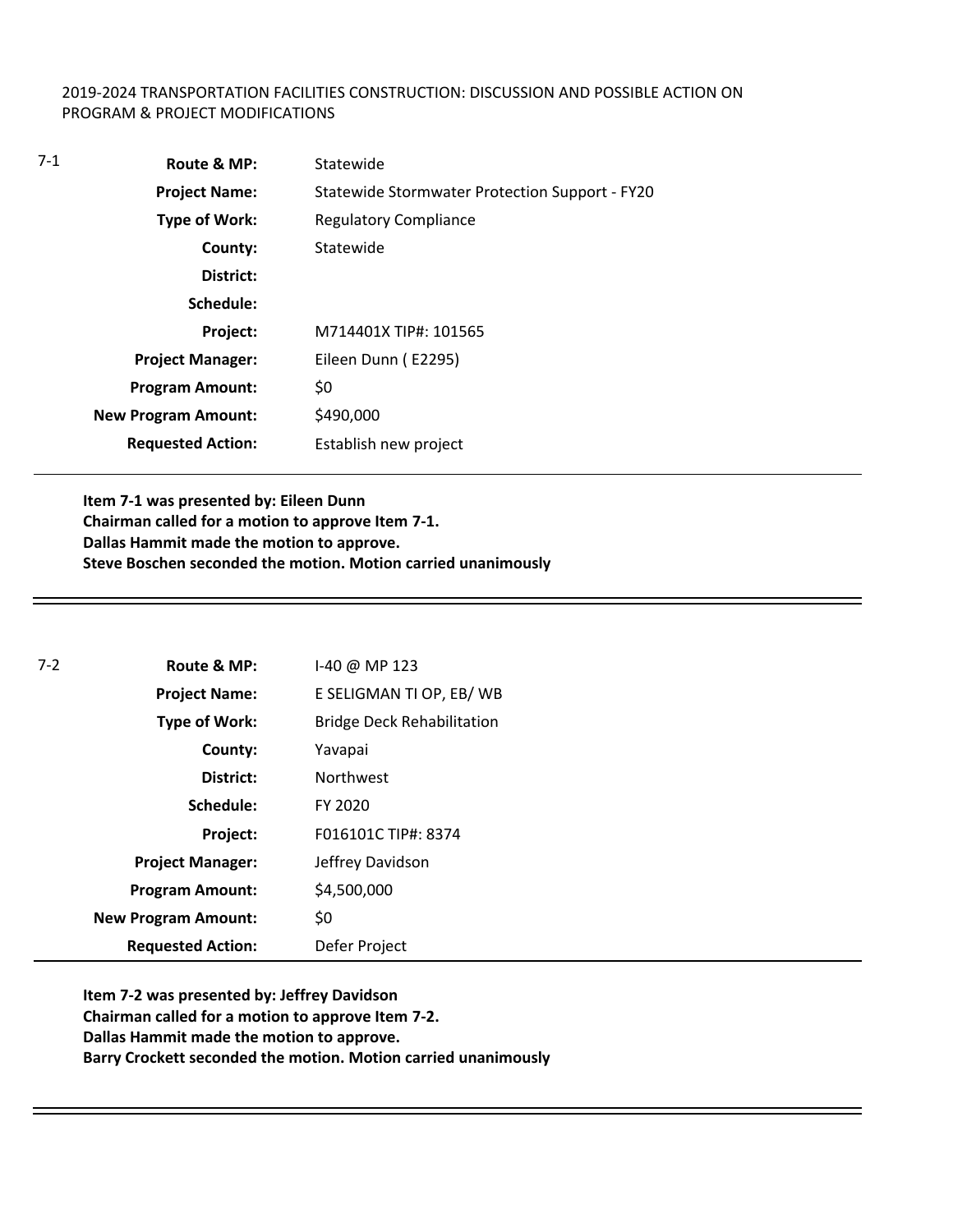|                        | Route & MP:                | I-40 @ MP 230.0                      |
|------------------------|----------------------------|--------------------------------------|
|                        | <b>Project Name:</b>       | TWO GUNS TI UP & METEOR CRATER TI UP |
|                        | <b>Type of Work:</b>       | REPLACE BRIDGE DECK                  |
|                        | County:                    | Coconino                             |
| District:              |                            | Northcentral                         |
|                        | Schedule:                  |                                      |
|                        | Project:                   | F015201C TIP#: 8371                  |
|                        | <b>Project Manager:</b>    | Jennifer Acuna                       |
| <b>Program Amount:</b> |                            | \$0                                  |
|                        | <b>New Program Amount:</b> | \$4,000,000                          |
|                        | <b>Requested Action:</b>   | Establish project.                   |

**Item 7-3 was presented by: Jennifer Acuna Chairman called for a motion to approve Item 7-3. Barry Crockett made the motion to approve. Patrick Stone seconded the motion. Motion carried unanimously**

| $7 - 4$ | Route & MP:                                                                                                                                                                                | SR 90 @ MP 289.3                            |  |  |  |  |
|---------|--------------------------------------------------------------------------------------------------------------------------------------------------------------------------------------------|---------------------------------------------|--|--|--|--|
|         | <b>Project Name:</b>                                                                                                                                                                       | SR 90 & SR 92 Video Detection, Sierra Vista |  |  |  |  |
|         | Type of Work:<br><b>Purchase Detection Equipment</b><br>Cochise<br>County:<br>District:<br>Schedule:<br>Project:<br>F030001X TIP#: 101562<br>Jennifer Vanvenroy<br><b>Project Manager:</b> |                                             |  |  |  |  |
|         |                                                                                                                                                                                            |                                             |  |  |  |  |
|         |                                                                                                                                                                                            |                                             |  |  |  |  |
|         |                                                                                                                                                                                            |                                             |  |  |  |  |
|         |                                                                                                                                                                                            |                                             |  |  |  |  |
|         |                                                                                                                                                                                            |                                             |  |  |  |  |
|         | <b>Program Amount:</b>                                                                                                                                                                     | \$0                                         |  |  |  |  |
|         | <b>New Program Amount:</b>                                                                                                                                                                 | \$385,000                                   |  |  |  |  |
|         | <b>Requested Action:</b>                                                                                                                                                                   | Establish a new project.                    |  |  |  |  |

**Item 7-4 was presented by: Teresa Duenas Chairman called for a motion to approve Item 7-4. James Windsor made the motion to approve. Steve Boschen seconded the motion. Motion carried unanimously**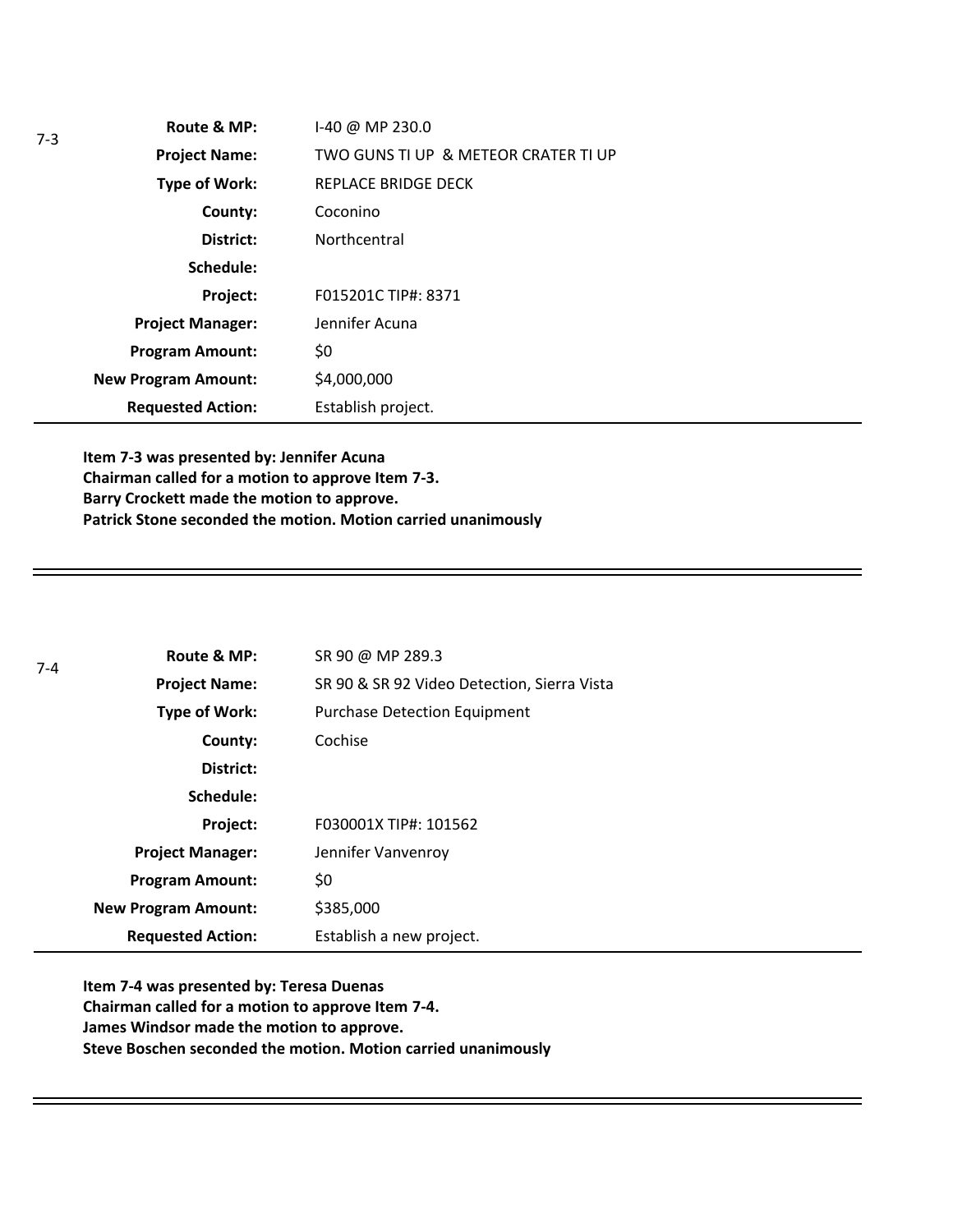| Route & MP:                | Statewide                                            |
|----------------------------|------------------------------------------------------|
| <b>Project Name:</b>       | Statewide RW Plans, Titles, Appraisals               |
| <b>Type of Work:</b>       | Excess Land Disposal-plans, titles, appraisals, misc |
| County:                    | Statewide                                            |
| District:                  |                                                      |
| Schedule:                  |                                                      |
| Project:                   | M697501X TIP#: 100251                                |
| <b>Project Manager:</b>    | John Eckhardt III                                    |
| <b>Program Amount:</b>     | \$750,000                                            |
| <b>New Program Amount:</b> | \$1,958,000                                          |
| <b>Requested Action:</b>   | Increase budget.                                     |

**Item 7-5 was presented by: Carrie Drost Chairman called for a motion to approve Item 7-5. Patrick Stone made the motion to approve. Steve Boschen seconded the motion. Motion carried unanimously Discussion followed that for the \$1,208,000 increase will all come from Subprogram #71120 - Right of Way Plans and Titles Preparation Fund. The increase will be all State funded. The PRB Form will be revised.** 

| 7-6 | Route & MP:                | Statewide                                    |
|-----|----------------------------|----------------------------------------------|
|     | <b>Project Name:</b>       | <b>USFWS Liaison</b>                         |
|     | Type of Work:              | Section 7 review and programmatic agreements |
|     | County:                    | Statewide                                    |
|     | District:                  | Statewide                                    |
|     | Schedule:                  |                                              |
|     | Project:                   | M517801X TIP#: 5710                          |
|     | <b>Project Manager:</b>    | Kristin Gade                                 |
|     | <b>Program Amount:</b>     | \$491,000                                    |
|     | <b>New Program Amount:</b> | \$557,000                                    |
|     | <b>Requested Action:</b>   | Increase budget.                             |

**Item 7-6 was presented by: Julia Manfredi Chairman called for a motion to approve Item 7-6. Dallas Hammit made the motion to approve. Patrick Stone seconded the motion. Motion carried unanimously**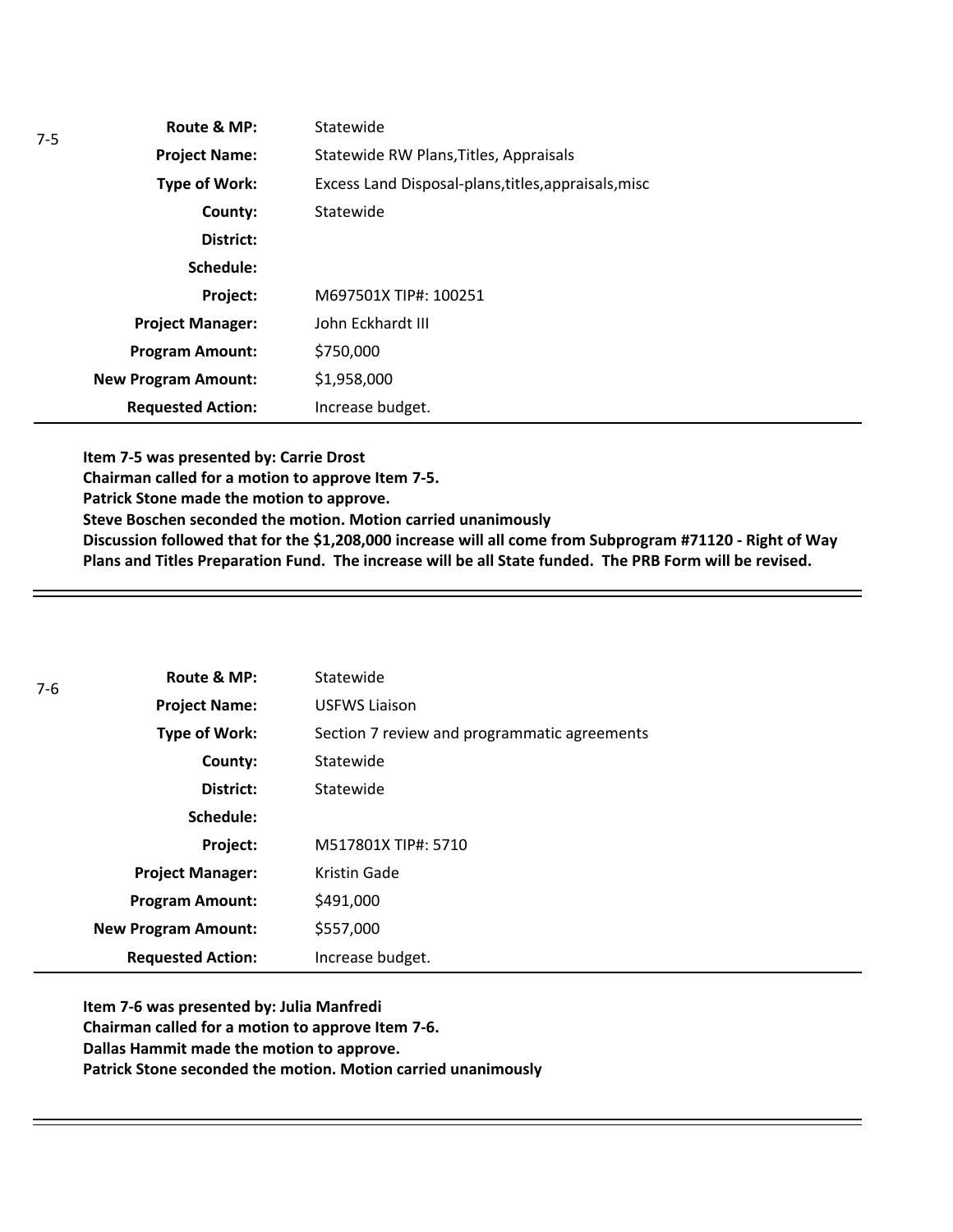| Route & MP:                | SR 40B @ MP 195.6                   |
|----------------------------|-------------------------------------|
| <b>Project Name:</b>       | RIO DE FLAG BRIDGE                  |
| <b>Type of Work:</b>       | <b>CONSTRUCT BRIDGE REPLACEMENT</b> |
| County:                    | Coconino                            |
| District:                  | Northcentral                        |
| Schedule:                  | FY 2020                             |
| Project:                   | H890501C TIP#: 7863                 |
| <b>Project Manager:</b>    | Olivier Mirza                       |
| <b>Program Amount:</b>     | \$4,000,000                         |
| <b>New Program Amount:</b> | \$5,600,000                         |
| <b>Requested Action:</b>   | Increase Scope.                     |
|                            | Increase Budget.                    |

**Item 7-7 was presented by: Olivier Mirza Chairman called for a motion to approve Item 7-7. Steve Boschen made the motion to approve. Barry Crockett seconded the motion. Motion carried unanimously**

| $7-8$ | Route & MP:                | $1-40$ @ MP 224.7                            |
|-------|----------------------------|----------------------------------------------|
|       | <b>Project Name:</b>       | BABBITTS TANK WB & BUFFALO RANGE TI OP EB/WB |
|       | Type of Work:              | <b>CONSTRUCT BRIDGE REHABILITATION</b>       |
|       | County:                    | Coconino                                     |
|       | District:                  | Northcentral                                 |
|       | Schedule:                  | FY 2020                                      |
|       | Project:                   | H892801C TIP#: 8372                          |
|       | <b>Project Manager:</b>    | Olivier Mirza                                |
|       | <b>Program Amount:</b>     | \$2,600,000                                  |
|       | <b>New Program Amount:</b> | \$3,250,000                                  |
|       | <b>Requested Action:</b>   | Increase Budget.                             |

**Item 7-8 was presented by: Olivier Mirza Chairman called for a motion to approve Item 7-8. Patrick Stone made the motion to approve. Barry Crockett seconded the motion. Motion carried unanimously**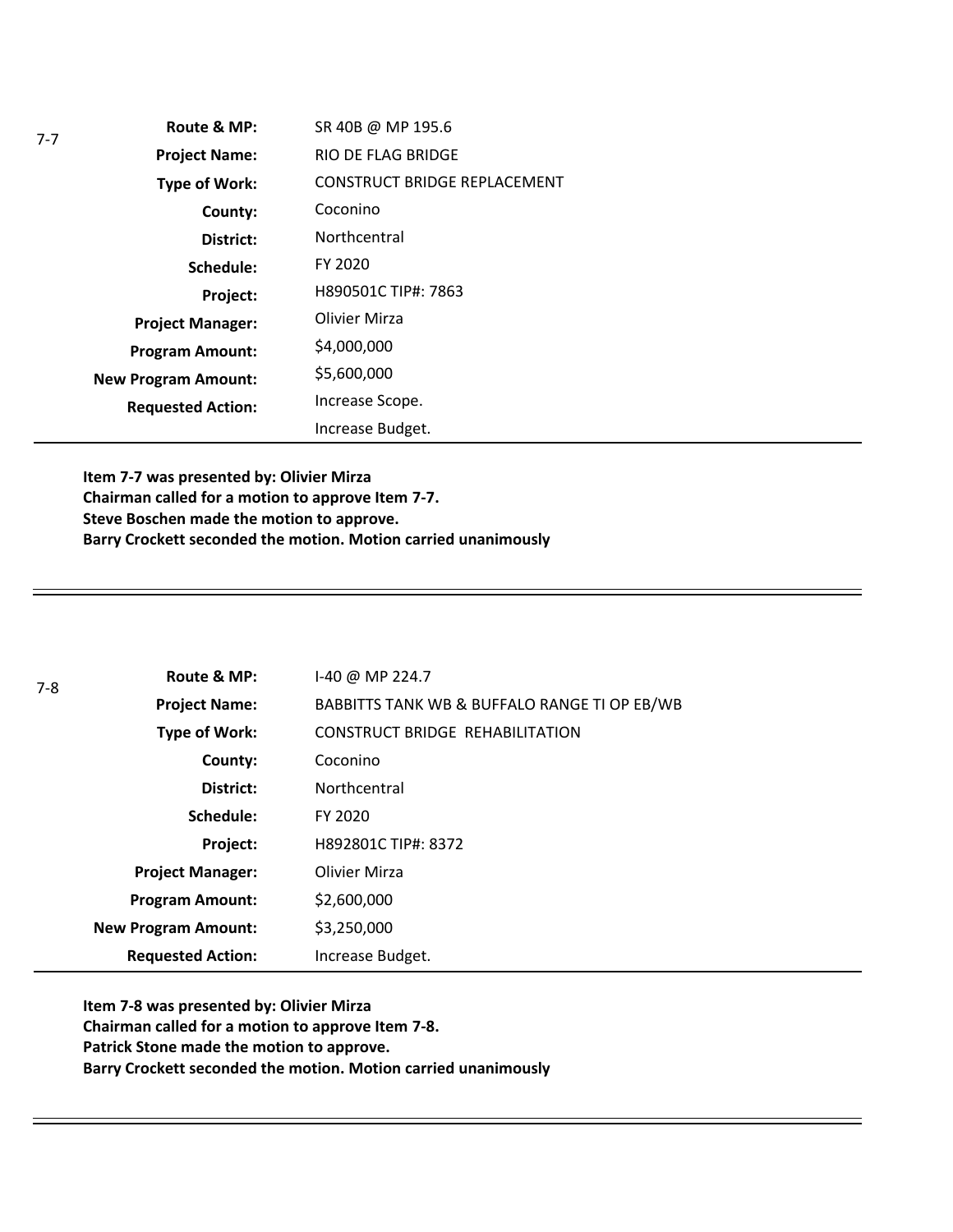| $7-9$ | Route & MP:                | Statewide                                             |
|-------|----------------------------|-------------------------------------------------------|
|       | <b>Project Name:</b>       | Narrative Cost Allocation Methodology - LPA Oversight |
|       | Type of Work:              | Innovative Finance Research Project                   |
|       | County:                    | Statewide                                             |
|       | District:                  |                                                       |
|       | Schedule:                  |                                                       |
|       | Project:                   | M511101X TIP#: 5734                                   |
|       | <b>Project Manager:</b>    | Seth Kaufman                                          |
|       | <b>Program Amount:</b>     | \$1,500,000                                           |
|       | <b>New Program Amount:</b> | \$1,700,000                                           |
|       | <b>Requested Action:</b>   | Increase Budget.                                      |

**Item 7-9 was presented by: Seth Kaufman Chairman called for a motion to approve Item 7-9. Dallas Hammit made the motion to approve. Steve Boschen seconded the motion. Motion carried unanimously**

| $7 - 10$ | Route & MP:                | Statewide                            |
|----------|----------------------------|--------------------------------------|
|          | <b>Project Name:</b>       | Statewide AZTRaCS Yearly License Fee |
|          | <b>Type of Work:</b>       | <b>Yearly License Fee</b>            |
|          | County:                    | Maricopa                             |
|          | District:                  |                                      |
|          | Schedule:                  |                                      |
|          | Project:                   | M714301X TIP#: 101563                |
|          | <b>Project Manager:</b>    | Timothy Jordan                       |
|          | <b>Program Amount:</b>     | \$0                                  |
|          | <b>New Program Amount:</b> | \$75,000                             |
|          | <b>Requested Action:</b>   | Establish a new project.             |

**Item 7-10 was presented by: Timothy Jordan Chairman called for a motion to approve Item 7-10. Steve Boschen made the motion to approve. James Windsor seconded the motion. Motion carried unanimously**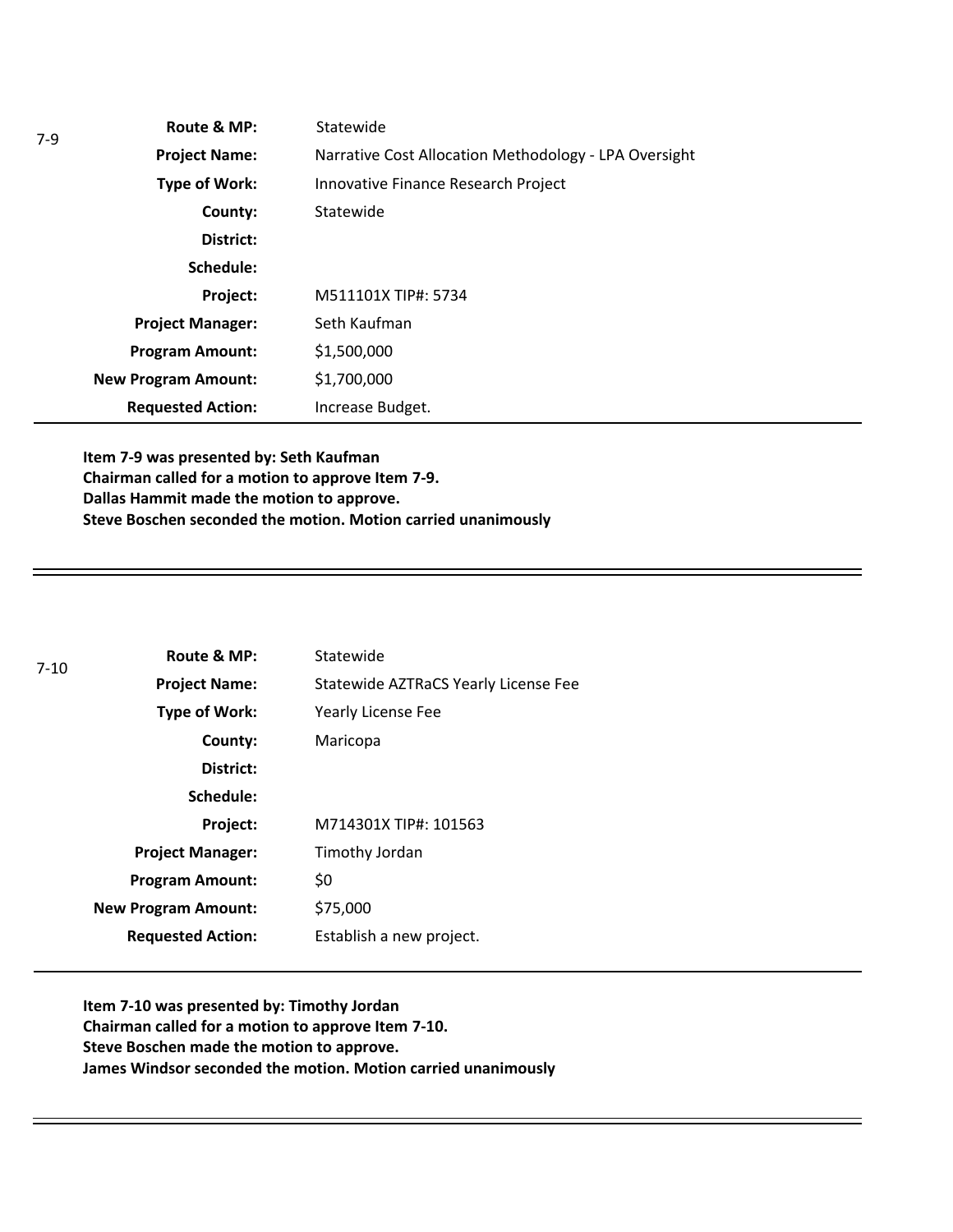| SL PROJECTS FOR THE 10/30/19 PPAC MTG: |                                                   |                                                        |                                                                                                |    |                                 |                  |                                 |            |                   |  |
|----------------------------------------|---------------------------------------------------|--------------------------------------------------------|------------------------------------------------------------------------------------------------|----|---------------------------------|------------------|---------------------------------|------------|-------------------|--|
|                                        | <b>NEW SL PROJECTS PRESENTED BY MARGIE CERDA:</b> |                                                        |                                                                                                |    |                                 |                  |                                 |            |                   |  |
| <b>ITEM #:</b>                         | <b>SPONSOR:</b>                                   |                                                        | <b>STATE SHARE</b>                                                                             |    | <b>SPONSOR</b><br><b>SHARE:</b> |                  | <b>TOTAL AMT:</b>               |            |                   |  |
| $8 - 1$                                | E0S2A                                             | <b>COCHISE COLLEGE</b>                                 | <b>RUNWAY</b><br>REHABILITATE                                                                  | \$ | 261,000.00                      | \$               | 29,000.00                       | \$         | 290,000.00        |  |
| $8 - 2$                                | EOS2B                                             | <b>DOUGLAS MUNI</b>                                    | <b>RUNWAY CONST</b>                                                                            |    | \$1,620,000.00                  | \$               | 180,000.00                      |            | \$1,800,000.00    |  |
| $8 - 3$                                | E0S2C                                             | <b>FALCON FIELD</b>                                    | <b>APRON REHAB</b>                                                                             | \$ | 720,000.00                      | $\overline{\xi}$ | 80,000.00                       | \$         | 800,000.00        |  |
| $8 - 4$                                | E0S2D                                             | <b>KINGMAN</b>                                         | <b>TAXIWAY REHAB</b>                                                                           | \$ | 190,000.00                      | $\overline{\xi}$ | 10,000.00                       | \$         | 200,000.00        |  |
| $8 - 5$                                | E0S2E                                             | LAKE HAVASU                                            | <b>APRON REHAB</b>                                                                             | \$ | 450,000.00                      | \$               | 50,000.00                       | \$         | 500,000.00        |  |
| $8-6$                                  | <b>E0S2O</b>                                      | <b>MARANA</b>                                          | RUNWAY, MIRL/HIRL,<br><b>INSTALL</b>                                                           | \$ | 157,500.00                      | \$               | 17,500.00                       | \$         | 175,000.00        |  |
| $8 - 7$                                | E0S2P                                             | <b>MARANA</b>                                          | <b>STUDY TO ANALYZE</b><br><b>MITIGATION OPTIONS</b><br>FOR INSUFFICIENT<br>RWY 30 SAFETY AREA | \$ | 135,000.00                      | \$               | 15,000.00                       | \$         | 150,000.00        |  |
| $8 - 8$                                | E0S2Q                                             | <b>MARANA</b>                                          | <b>ELECTRICAL VAULT</b>                                                                        | \$ | 45,000.00                       | \$               | 5,000.00                        | \$         | 50,000.00         |  |
| $8 - 9$                                | E0S2R                                             | LAUGHLIN/<br><b>BULLHEAD</b>                           | AIRPORT BUILDINGS,<br><b>CONST</b>                                                             | \$ | 450,000.00                      | \$               | 50,000.00                       | \$         | 500,000.00        |  |
|                                        |                                                   |                                                        | <b>NEW SL PROJECTS PRESENTED BY LISA YAHRAUS:</b>                                              |    |                                 |                  |                                 |            |                   |  |
| <b>ITEM #:</b>                         | <b>PROJ#:</b>                                     | <b>SPONSOR:</b>                                        | <b>DESCRIPTION:</b>                                                                            |    | <b>STATE SHARE</b>              |                  | <b>SPONSOR</b><br><b>SHARE:</b> |            | <b>TOTAL AMT:</b> |  |
| $8 - 10$                               | E0S2G                                             | <b>CITY OF CHANDLER</b>                                | <b>REHAB TWY C</b>                                                                             |    | \$1,029,600.00                  | $\zeta$          | 114,400.00                      | \$         | 114,400.00        |  |
| $8 - 11$                               | E0S2H                                             | <b>TOWN OF</b><br>COLORADO                             | <b>INSTALL WILDLIFE</b><br><b>DETERRENT FENCING</b>                                            | \$ | 712,800.00                      | \$               | 79,200.00                       | \$         | 792,000.00        |  |
| $8 - 12$                               | E0S2M                                             | PHX-DEER VALLEY                                        | <b>UPGRADE RWY</b><br>VERTICAL/VISUAL<br>\$<br>310,500.00<br><b>GUIDANCE SYSTEM</b><br>PAPI'S  |    | \$                              | 34,500.00        | \$                              | 345,000.00 |                   |  |
| $8 - 13$                               | E0S2N                                             | PHX-GOODYEAR                                           | <b>AIRPORT DRAINAGE</b><br>(PHASE I)                                                           |    | \$1,900,000.00                  |                  | \$1,074,000.00                  |            | \$2,974,000.00    |  |
| $8 - 14$                               | <b>E0S2I</b>                                      | <b>GREENLEE</b><br><b>COUNTRY</b>                      | <b>AIRPORT DRAINAGE</b>                                                                        | \$ | 540,000.00                      | \$               | 60,000.00                       | \$         | 600,000.00        |  |
| $8 - 15$                               | EOS2J                                             | <b>HA CLARK</b><br><b>MEMORIAL FIELD</b><br>(WILLIAMS) | <b>UPDATE MASTER PLAN</b>                                                                      | \$ | 405,000.00                      | \$               | 45,000.00                       | \$         | 450,000.00        |  |
| $8 - 16$                               | E0S2K                                             | WINSLOW-<br>LINDBERGH                                  | <b>RNWY</b><br>VERTICAL/VISUAL<br><b>GUIDANCE SYSTEM</b><br>INSTALL/UPGRADE                    | \$ | 405,000.00                      | $\zeta$          | 45,000.00                       | \$         | 450,000.00        |  |

**Items 8-1 through 8-16 were presented by: Margie Cerda**

**Chairman called for a motion to approve Items 8-1 through 8-16.**

**Patrick Stone made the motion to approve.**

**Steve Boschen seconded the motion. Motion carried unanimously**

**Discussion followed that Item 8-11, Town of Colorado should be changed to Colorado City. Item 8-14, Greenlee Country should be changed to Greenlee County. List will be revised.**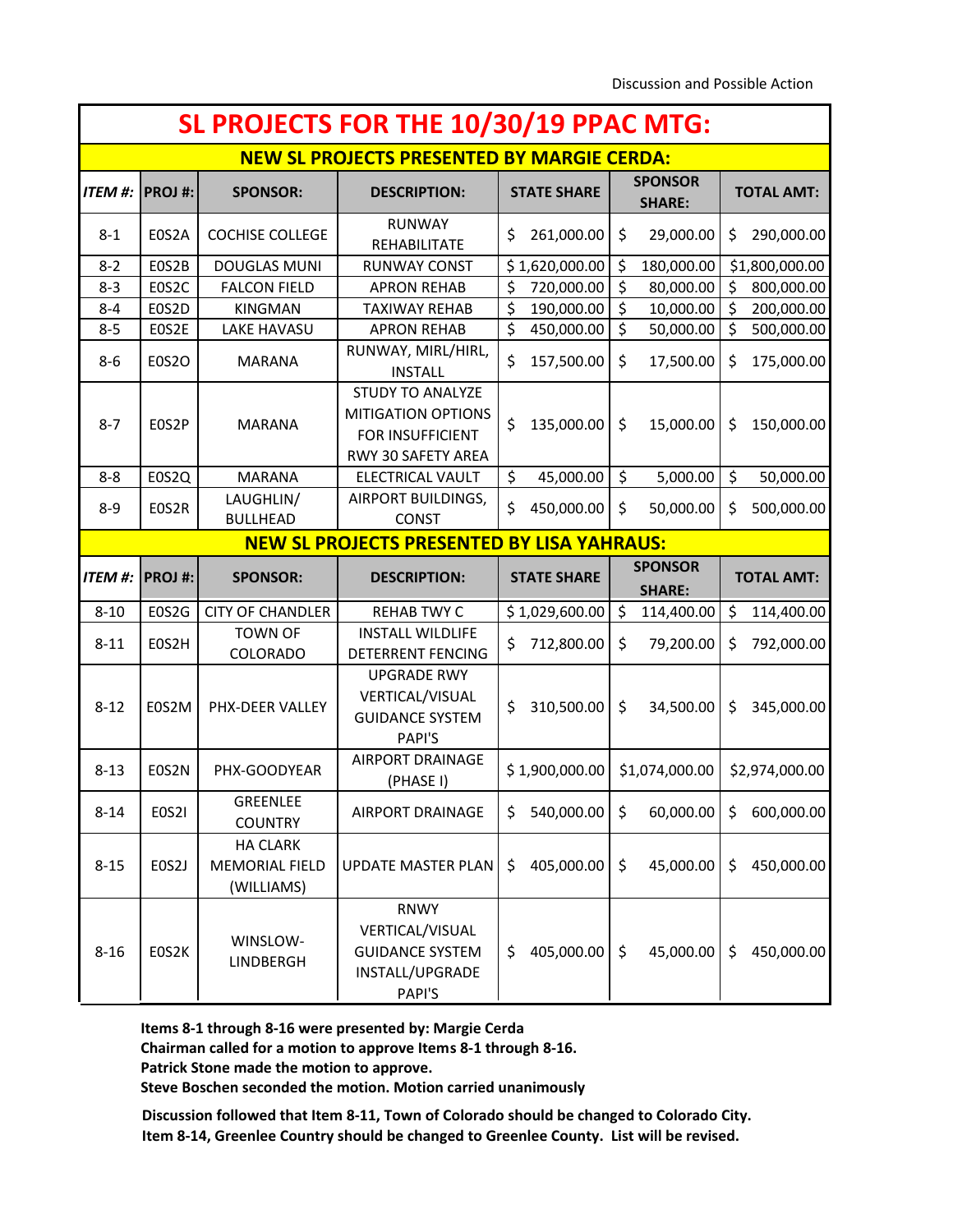Discussion and Possible Action

|                   | FSL PROJECTS FOR THE 10/30/19 PPAC MTG: |                                       |                                                                 |                       |                                   |                       |                       |  |  |
|-------------------|-----------------------------------------|---------------------------------------|-----------------------------------------------------------------|-----------------------|-----------------------------------|-----------------------|-----------------------|--|--|
|                   |                                         |                                       | <b>CHANGED FSL PROJECT WITH</b>                                 |                       | <b>15% INCREASE: MARGIE CERDA</b> |                       |                       |  |  |
| <b>ITEM</b><br>#: | <b>PRO</b>                              | SPO SOR:                              | <b>D SCRIPTIO :</b>                                             | ST T S<br>$\mathbf R$ | SPO SOR<br>S<br>R:                | S<br>R:               | TOT L MT:             |  |  |
| $8 - 17$          | EOM2G                                   | PHOENIX - MESA<br><b>GATEWAY</b>      | <b>RECONSTRUCT</b><br><b>TAXIWAY</b>                            | \$<br>395,372.00      | $\zeta$<br>395,373.00             | \$8,054,282.00        | 8,845,027.00<br>\$    |  |  |
|                   |                                         |                                       | <b>NEW FSL PROJECT NOT LISTED IN FY 20 CIP: MARGIE CERDA</b>    |                       |                                   |                       |                       |  |  |
| $8 - 18$          | <b>E0M2I</b>                            | <b>TUCSON</b><br><b>INTERNATIONAL</b> | REHABILITATE TWY D,<br>RECONSTRUCT TWY D<br><b>CONNECTOR</b>    | \$534,944.00          | Ś.<br>534,944.00                  | \$10,879,543.00       | \$11,967,431.00       |  |  |
| $8 - 19$          | EOM2S                                   | <b>TAYLOR</b>                         | <b>RECONSTRUCT</b><br>PARKING LOT, INSTALL<br>PERIMETER FENCING | \$<br>31,288.00       | $\zeta$<br>31,288.00              | 637,377.00<br>$\zeta$ | $\zeta$<br>699,953.00 |  |  |
|                   |                                         |                                       | <b>MODIFIED FSL PROJECT: MARGIE CERDA:</b>                      |                       |                                   |                       |                       |  |  |
| $8 - 20$          | E0M1W                                   | <b>RYAN FIELD</b>                     | ASE - DBB1-BYPASS<br><b>TWY - DESIGN ONLY</b>                   | $-$105,497.00$        | $-$105,497.00$                    | $-52,149,124.00$      | $-52,360,118.00$      |  |  |
|                   |                                         |                                       | <b>NEW FSL PROJECT NOT LISTED IN FY 20 CIP: MARGIE CERDA</b>    |                       |                                   |                       |                       |  |  |
| $8 - 21$          | E0M2T                                   | <b>TUCSON</b><br>INTERNATIONAL        | ASE - DBB1-BYPASS<br><b>TWY - DESIGN ONLY</b>                   | \$<br>105,497.00      | 105,497.00<br>$\mathsf{S}$        | \$2,149,124.00        | 2,360,118.00<br>\$    |  |  |
|                   |                                         |                                       | <b>NEW FSL PROJECT NOT LISTED IN FY 20 CIP: LISA YAHRAUS</b>    |                       |                                   |                       |                       |  |  |
| $8 - 22$          | EOM2E                                   | <b>GLENDALE MUNI</b>                  | <b>ACQUIRE LAND FOR</b><br><b>APPROACHES</b>                    | \$<br>280,000.00      | Ŝ.<br>603,014.00                  | \$8,994,102.00        | \$9,877,116.00        |  |  |

**Items 8-17 through 8-21 were presented by: Margie Cerda Chairman called for a motion to approve Items 8-17 through 8-21. Patrick Stone made the motion to approve. Barry Crockett seconded the motion. Motion carried unanimously**

**Item 8-22 was presented by: Lisa Yahraus Chairman called for a motion to approve Item 8-22. Patrick Stone made the motion to approve. Barry Crockett seconded the motion. Motion carried unanimously**